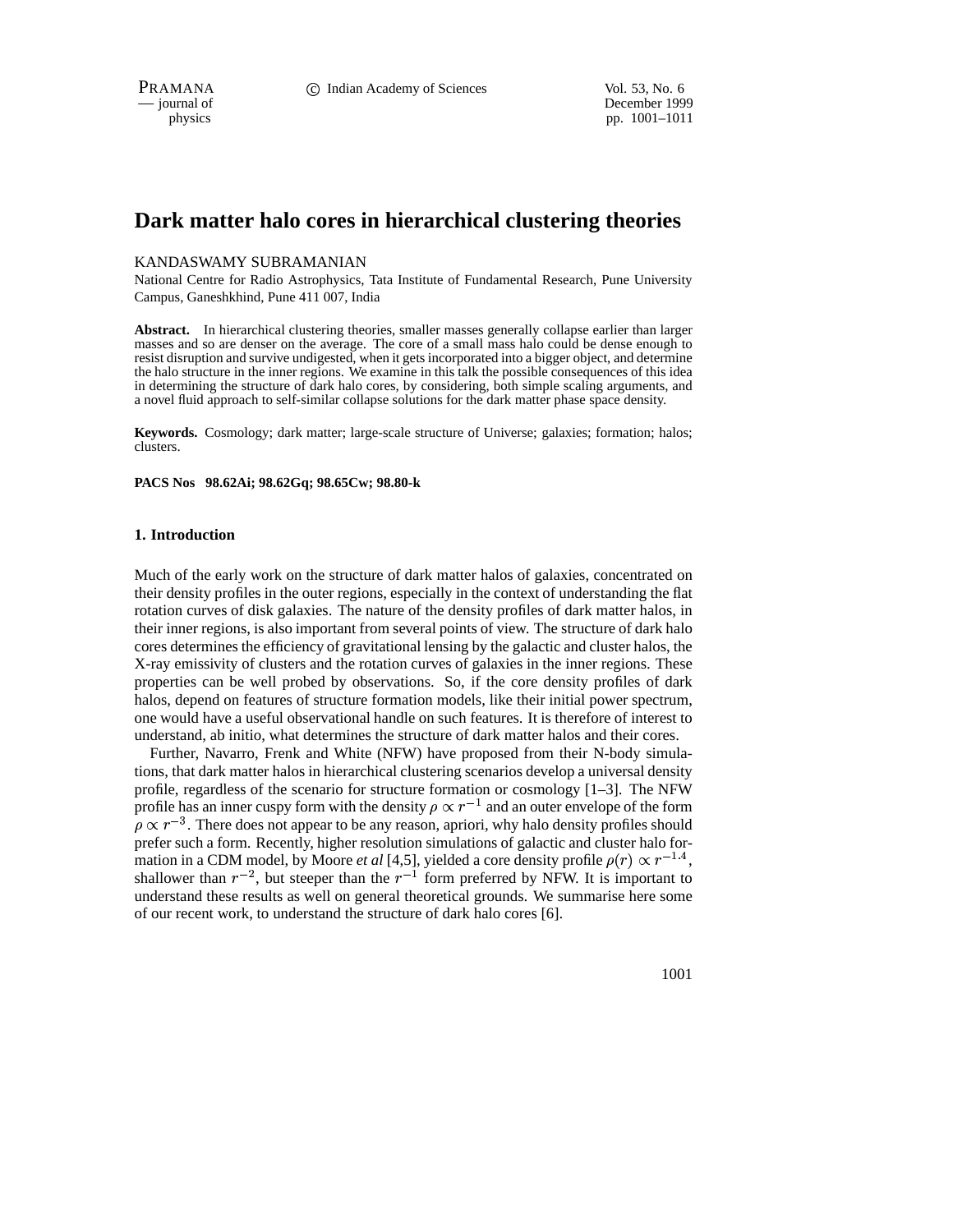# **2. Processes which could set the halo density profile**

Let us consider an Einstein de-Sitter universe, with  $\Omega = 1$ . Also assume that the Fourier space power spectrum of density fluctuations is a power law,  $P(k) = Ak^n$ , where the spectral index n lies between the limits  $-3 < n < 1$ . In this case structure grows hierarchically with small scales going non-linear first and larger and larger mass scales going non-linear at progressively later times. What would decide the density profile of a dark matter halo in such a cosmological setting?

Firstly, when some mass scale decouples from the general Hubble expansion and collapses in an inhomogeneous fashion to form a dark matter halo, the changing gravitational potential and phase mixing will cause some amount of relaxation or 'virialisation' to occur. General constraints on the equilibrium properties of such a halo will be set by energy and mass conservation together with scaling laws which obtain in a hierarchical clustering scenario. Further, in the cosmological context, a collapsed mass is not isolated and will therefore continue to accrete surrounding material. Such a secondary infall onto the collapsed halo will alter/determine its structure in the outer regions.

We emphasize here a third process: When any mass scale collapses, in a hierarchical theory, it will already contain a dominant smaller mass dark halo which would have collapsed earlier, and is therefore denser on the average. It is possible that the core of such a smaller mass halo, is dense enough to resist disruption by tidal forces, and survive undigested, when it gets incorporated into the bigger object. A nested sequence of undigested cores in the center of the halo, which have survived the hierarchical inhomogeneous collapse to form larger and larger objects, could determine the inner density profile of the halo. We illustrate this idea schematically in figure 1.



**Figure 1.** Schematic illustration of how the density profile of a large halo core could arise as an envelope of the density profiles of undigested cores of smaller mass halos.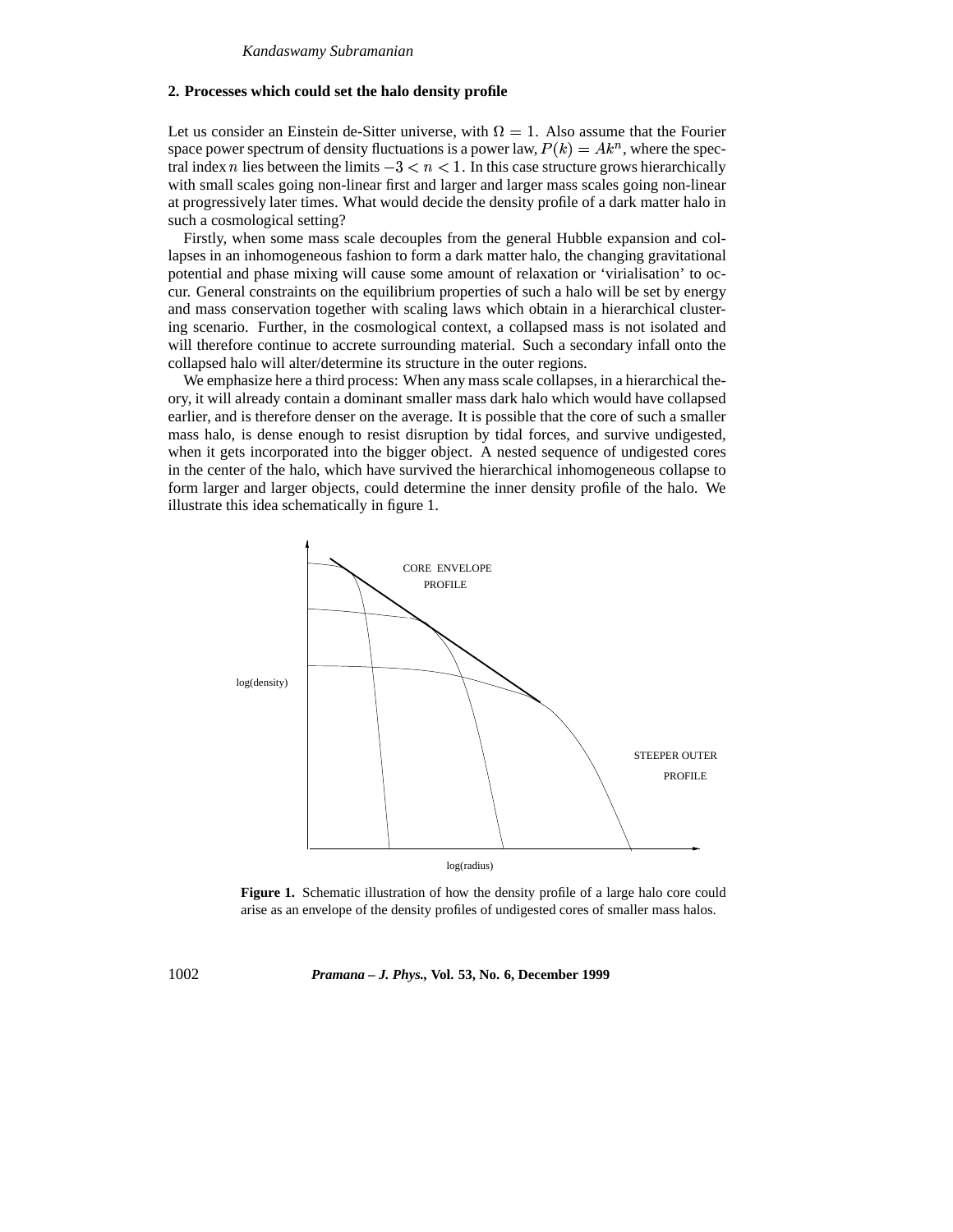Suppose, ignoring the detailed effect of undigested cores or secondary infall, a halo of mass M collapses to form a 'virialised' object with some characteristic density  $\rho_0$  and core radius  $r_c$ . For  $P(k) \propto k^n$ , simple standard scaling arguments using linear theory (cf. [7–9]), predict that  $\rho_0$  and  $r_c$ , scale with M as

$$
\rho_0(M) \propto M^{-(n+3)/2}
$$
;  $r_c(M) \propto M^{(n+5)/6}$ ;  $\rho_0 \propto r_c^{-(9+3n)/(5+n)}$ . (1)

So, in the above sequential collapse to form larger and larger objects, the undigested core of each member of the sequence, typically contributes a density  $\rho_0$  at a scale  $r_c$ , satisfying the relation  $\rho_0 = c_1 r_c^{-(9+3n)/(3+n)}$ , with some constant  $c_1$ . This suggests that the inner density profile of the bigger halo, which is the envelope of the profiles of the nested sequence of smaller mass cores, could have the form

$$
\rho(r) \propto r^{-\alpha}, \qquad \alpha = \alpha_n = \frac{9+3n}{5+n}.\tag{2}
$$

It is intriguing that the same form for the *density profile* (as against the correlation function) is also argued for by Peebles (ref. [7];  $\S 26$ ). In a paper which appeared during the course of our work, Syer and White [10] motivate the same density profile law as a fixed point of mergers, for the case when bigger halos form by purely mergers of smaller halos.

One can also state the above argument in terms of the velocity dispersion or the rotation velocity profiles. The typical velocity dispersion of a collapsed halo  $\sigma \propto (M/r_c)^{1/2}$ . Since the scaling argument gives  $r_c \propto M^{(n+5)/6}$ , we have  $\sigma^2 \propto r_c^{(1-n)/(9+n)}$ . So for any  $n < 1$ , smaller mass objects have a smaller velocity dispersion than larger mass objects. The survival of a nested sequence of cores during the inhomogeneous collapse to form bigger and bigger objects, then suggests that the velocity dispersion profile in the core regions will scale as  $\sigma^2(r) \propto r^{(1-n)/(5+n)}$ . For any  $n < 1$ , an alternate signature of undigested cores is then a velocity dispersion which increases with increasing radius in the above fashion. It is interesting to note in this context that, the cluster scale halo core in the Moore *et al* simulation [4], does indeed show such a velocity dispersion profile, with  $\sigma$ increasing with increasing  $r$  (Moore, private communication).

Although scaling laws suggest possible forms for the core density, and velocity dispersion profiles, dynamical constraints may not always allow these forms to obtain. To explore this dynamical issue further, we have looked [6] at a simple tractable model: the spherical, self similar collapse, of dark matter density perturbations, in a flat universe.

# **3. Self similar collapse and halo density profiles: A fluid approach**

Consider the collapse of a single spherically symmetric density perturbation, in a flat background universe. Suppose the initial, average excess density contrast of an overdense region, is a power law in radius. Then there is no special scale in the problem either from initial conditions or cosmology. We expect to be able to describe the further evolution of such a density perturbation, through a self similar solution. Fillmore and Goldriech (FG) [12] and Bertschinger (B85) [11], looked at purely radial self similar collapse by solving for the self similar particle trajectory. We adopt a different approach here, examining directly the evolution of the distribution function of the dark matter.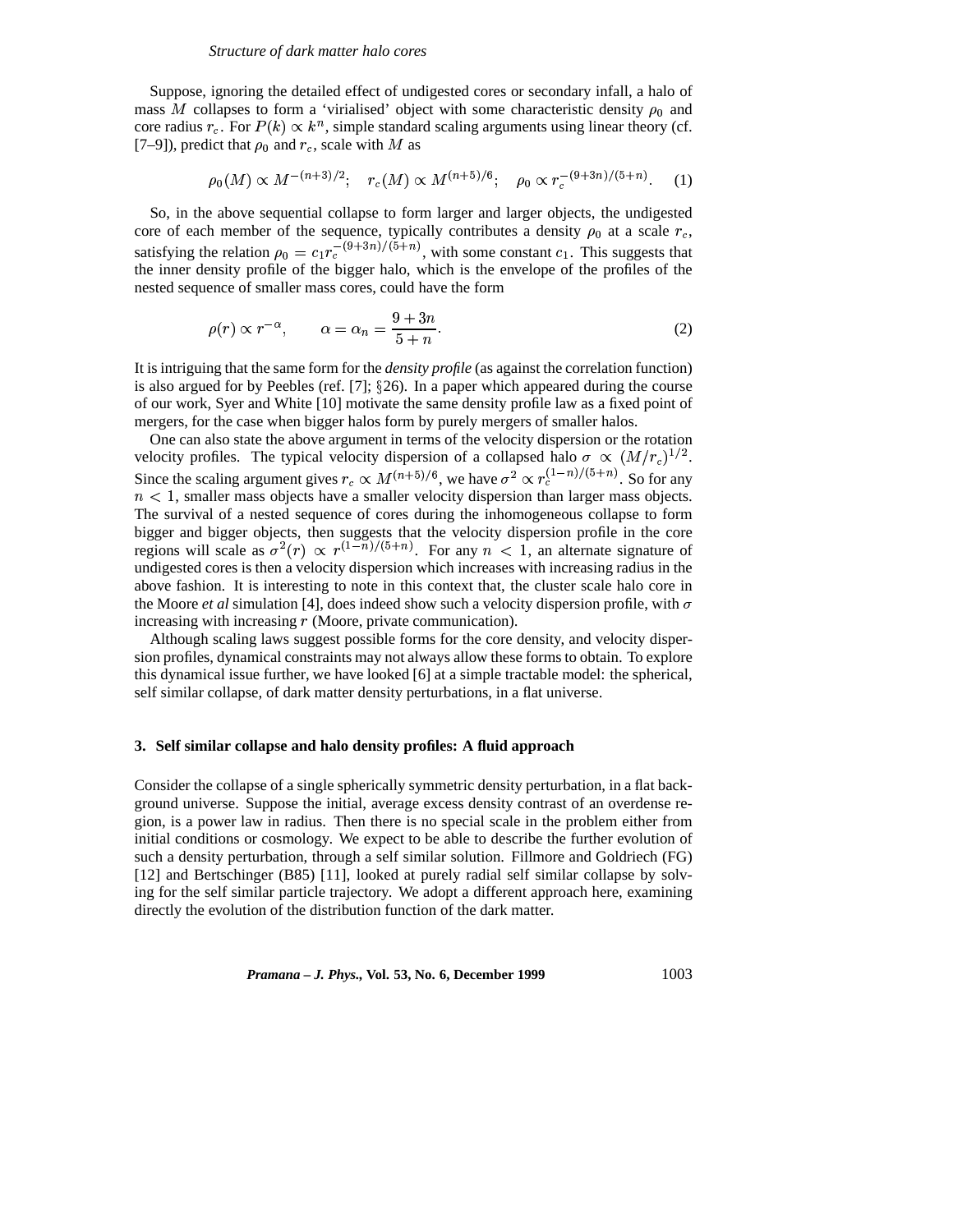#### 3.1 *The self similar solution*

The evolution of dark matter phase space density  $f(\mathbf{r}, \mathbf{v}, t)$  is governed by the Vlasov equation,

$$
\frac{\partial f}{\partial t} + \mathbf{v} \cdot \frac{\partial f}{\partial \mathbf{r}} + \mathbf{a} \cdot \frac{\partial f}{\partial \mathbf{v}} = 0,
$$
\n(3)

where **r** and  $v = \dot{r}$  are the proper co-ordinate and velocity of the particles respectively. Also the acceleration  $\mathbf{a} = \dot{\mathbf{v}} = -\nabla \Phi$ , with

$$
\nabla^2 \Phi = 4\pi G \rho = 4\pi G \int f \mathrm{d}^3 \mathbf{v}.
$$
 (4)

By direct substitution, it is easy to verify that these equations admit self similar solutions of the form

$$
f(\mathbf{r}, \mathbf{v}, t) = k_2 k_1^{-3} t^{-q-2p} F\left(\frac{\mathbf{r}}{k_1 t^p}, \frac{\mathbf{v}}{k_1 t^q}\right); \qquad p = q + 1 \tag{5}
$$

where  $k_1, k_2$  are constants which we will fix to convenient values below. We have used proper co-ordinates here since the final equilibrium halo is most simply described in these co-ordinates. (The same solution in co-moving co-ordinates is given in [13]).

Consider the evolution of a spherically symmetric density perturbation, in a flat universe whose scale factor  $a(t) \propto t^{2/3}$ . For self similar evolution, the density is given by

$$
\rho(r,t) = \int f \mathrm{d}^3 \mathbf{v} = k_2 t^{-2} \int F(y, \mathbf{w}) \mathrm{d}^3 \mathbf{w} \equiv k_2 t^{-2} \psi(y) \tag{6}
$$

where we have defined scaled co-ordinates,  $y = \mathbf{r}/k_1 t^p$ ,  $\mathbf{w} = \mathbf{v}/k_1 t^q$ , and  $r = |\mathbf{r}|$ ,  $y =$  $|{\bf y}|$ . We have also used the relation  $p = q + 1$ . For the flat universe, the background matter density evolves as  $\rho_b(t) = 1/(6\pi G t^2)$ . So the density contrast  $\rho(r, t)/\rho_b(t) = \psi(y)$ , where we take  $k_2 = 1/(6\pi G)$ .

## 3.2 *Linear and non-linear limits*

Let the initial excess density contrast averaged over a sphere of co-moving radius  $x =$  $r/a(t) \propto r t^{-2/3}$  be a power law  $\delta(x, t_i) \propto x^{-3\epsilon}$ . Since  $\rho/\rho_b$  is a function of y alone, the  $\delta(x, t)$  will also be a function only of y. Note that, in the linear regime, it is the excess density contrast averaged over a *co-moving* sphere, which grows as the scale factor  $a(t)$ . So one can write for the linear evolution of the spherical perturbation

$$
\bar{\delta}(r,t) = \bar{\delta}_0 x^{-3\epsilon} t^{2/3} \propto \bar{\delta}_0 r^{-3\epsilon} t^{2/3+2\epsilon} \propto \bar{\delta}_0 y^{-3\epsilon} t^{-3\epsilon p + 2/3 + 2\epsilon},\tag{7}
$$

where we have substituted  $r \propto y t^p$ . This can be a function of y alone, for a range of t in the linear regime iff  $-3\epsilon p+2/3+2\epsilon=0$ , which gives

$$
p = \frac{2 + 6\epsilon}{9\epsilon}.\tag{8}
$$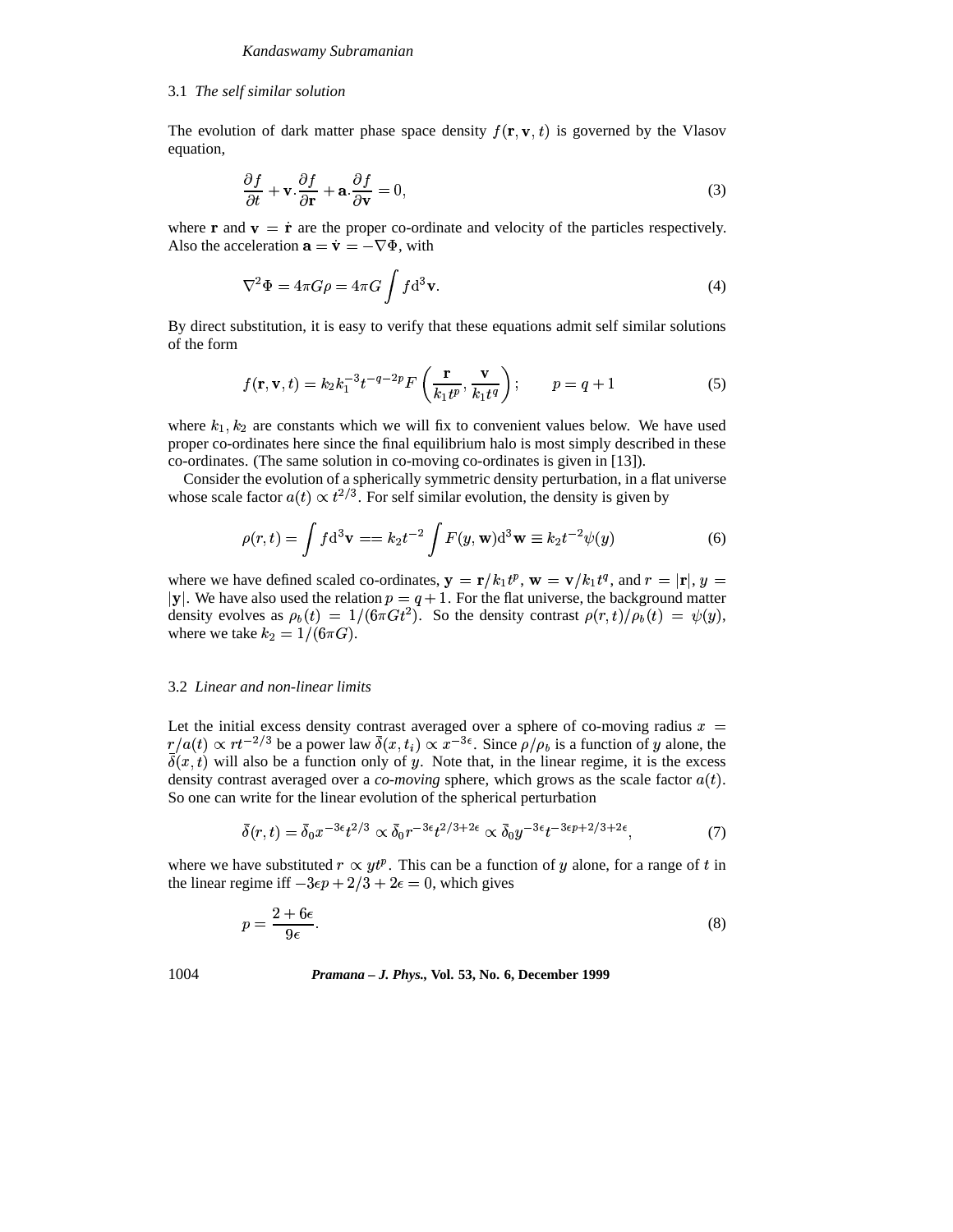We see that once the initial density profile is specified the exponents  $p, q$  of the self similar solution are completely determined. (For an initial  $\delta(x, t_i) \propto x^{-3\epsilon}$ , the radius of the shell turning around at time t,  $r_t(t) \propto t^p$ . So a natural way of fixing the constant  $k_1$  is by taking  $k_1 t^p = r_t(t)$ , and  $y = r/r_t(t)$ . We will do this in what follows.)

Consider now what happens in the non-linear limit. The zeroth moment of the Vlasov equation gives<sup>f</sup>

$$
\frac{\partial \rho}{\partial t} + \nabla_{\mathbf{r}} \cdot (\rho \bar{\mathbf{v}}) = 0. \tag{9}
$$

Here  $\bar{\mathbf{v}} = \langle \mathbf{v} \rangle$  is the mean velocity. (Henceforth both  $\langle \rangle$  or a bar over a variable denotes a normalised moment over  $f$ ). In regions which have had a large amount of shell crossings, it seems plausible to demand that the halo particles have settled to nearly zero average infall velocity, that is  $\bar{v}_r \equiv 0$ . (They could of course still have velocity dispersions). From (9), velocity, that is  $\bar{v_r} \equiv 0$ . (They could of course still have velocity dispersions) we then have  $(\partial \rho/\partial t) = 0$ , in the non-linear regime. In this regime therefore,

$$
\rho(r,t) = H(r) = H(yt^p) = \frac{1}{6\pi G t^2} \psi(y).
$$
\n(10)

This functional equation has only power law solution, because of the power law dependences on t. Substituting  $H(r) = h_0 r^{-\alpha}$  into eq. (10), and using  $r \propto y t^p$ , we get  $y^{-\alpha}t^{-p\alpha} \propto t^{-2}D(y)$ . This can only be satisfied for range of t in the non-linear regime provided  $p\alpha = 2$ . So, for an initial density profile with a power law slope  $3\epsilon$ , the power law slope of the density in the non-linear regime is given by,

$$
\alpha = \frac{2}{p} = \frac{9\epsilon}{3\epsilon + 1}.\tag{11}
$$

This result has been obtained by following the self similar particle trajectory, by B85 (for  $\epsilon = 1$ ), and FG for  $2/3 \leq \epsilon < 1$ . We see that it can be simply obtained by just combining the self-similar solution  $f$  and the static core condition. (Obtaining the B85/FG result in this way has been independently noted earlier by Padmanabhan (private communication, unpublished notes 1994))

What should we choose for the value of  $\epsilon$ ? For a power law  $P(k) \propto k^n$ , the fractional density contrast averaged over a co-moving sphere of radius  $x$ , is distributed as a Gaussian, with a variance  $\sigma(x) \propto x^{-(3+n)/2}$ . This suggests a 'typical' spherically averaged initial density law for a halo collapsing around a randomly placed point of the form  $\delta(x, t_i) \propto$  $x^{-(3+n)/2}$ , or  $3\epsilon = (3+n)/2$ . Suppose we use this value of  $\epsilon$  for the initial density profile of a halo. Then the halo density in the static core regions will be  $\rho(r,t) \propto r^{-\alpha}$ , where, substituting  $3\epsilon = (3+n)/2$  in eq. (11)

$$
\alpha = \alpha_n = \frac{9+3n}{5+n}.\tag{12}
$$

Remarkably, this is the same law we derived earlier for the core of a collapsed halo, assuming that the cores of sequence of sub-halos are left undigested, during the formation of the bigger halo. Note that for  $n < 1$  the density law given by (12) is shallower than  $1/r<sup>2</sup>$ .

FG also showed that a power law slope shallower than  $1/r<sup>2</sup>$ , cannot obtain for purely radial collapse, And that while the above form for  $\alpha$  should obtain for  $2/3 \leq \epsilon \leq 1$ , for  $\epsilon < 2/3$ , one goes to the limiting value  $\alpha = 2$ . However, this is only true for purely radial trajectories (cf. [14,15]). We see below, by considering the higher moments of the Vlasov equation, that  $\alpha < 2$  can only obtain if the system has non-radial velocity dispersions.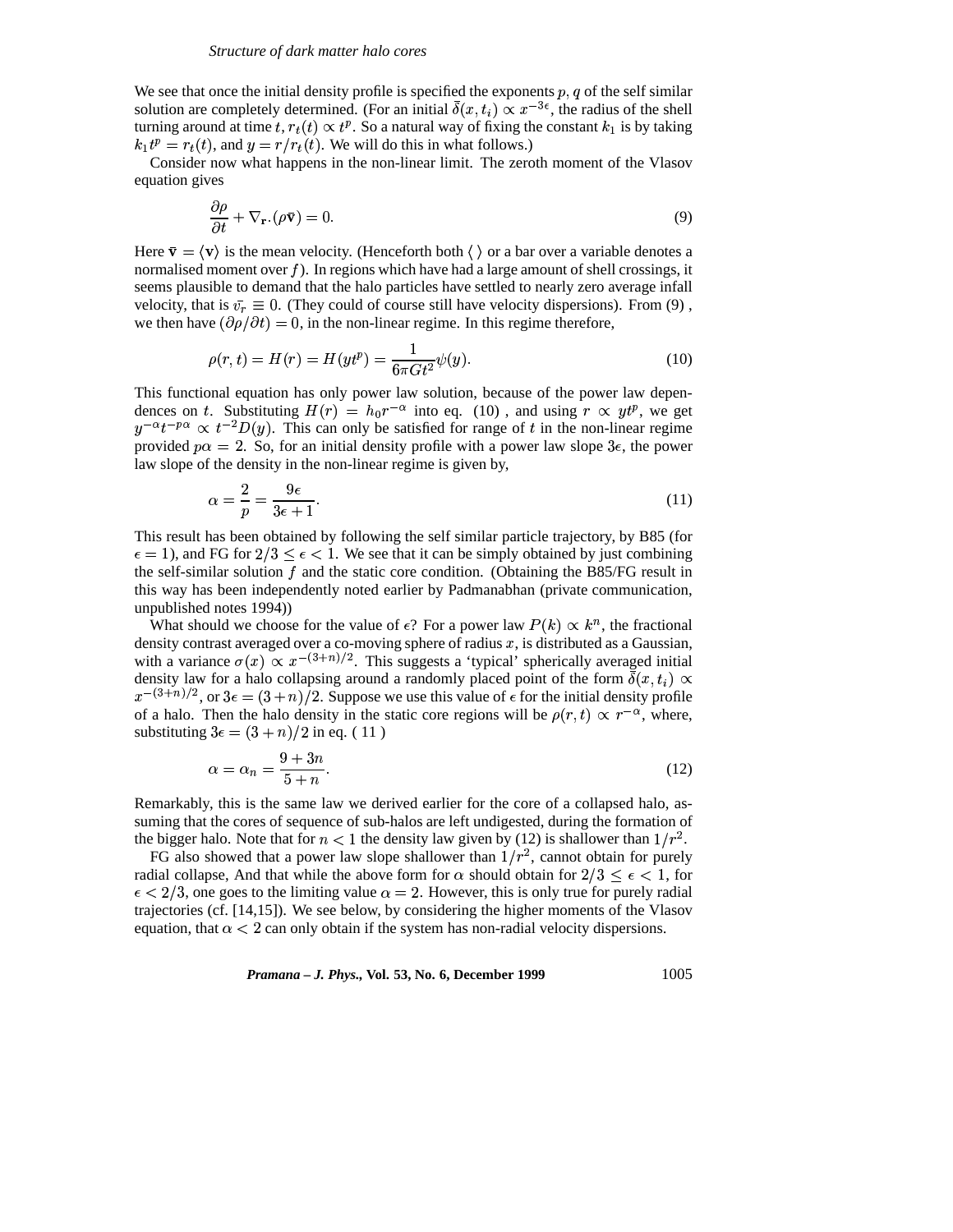#### 3.3 *Jeans and energy equations*

Suppose we multiply the Vlasov equation by the components of  $\bf{v}$  and integrate over all  $\bf{v}$ . Assume there is no mean rotation to the halo, that is  $\bar{v}_{\theta} = 0$  and  $\bar{v}_{\phi} = 0$ . Then we get

$$
\frac{\partial(\rho \bar{v}_r)}{\partial t} + \frac{\partial(\rho \bar{v}_r^2)}{\partial r} + \frac{\rho}{r}(2\bar{v}_r^2 - \bar{v}_\theta^2 - \bar{v}_\phi^2) + \frac{GM(r)\rho}{r^2} = 0.
$$
 (13)

$$
\bar{v}_{\theta}^2 = \bar{v}_{\phi}^2. \tag{14}
$$

Here  $M(r)$  is the mass contained in a sphere of radius r.

Let us consider again a static core with  $\bar{v}_r \equiv 0$ . The Jeans equation gives two equations for the three unknown velocity dispersions, even for a static core. To see if one can close the system we can look at the second moments of the Vlasov equation (the energy equations). However these will involve the third moments, or the peculiar velocity skewness. Some form of closure hypothesis is needed in a fluid treatment of the Vlasov equation. For this we proceed as follows: One can firstly assume that initially the tangential velocities have zero skewness. Then in purely spherically symmetric evolution they would not develop any skewness, that is  $\bar{v}_{\theta}^3 = \bar{v}_{\phi}^3 = \langle v_{\theta} v_{\phi}^2 \rangle = 0$  for all times. Also if the initial velocity ellipsoid had one of its principle axis pointing radially, we do not expect this axis to become misaligned in purely spherical evolution. This means we can assume  $\langle v_r v_{\theta}^2 \rangle = \bar{v}_r \bar{v}_{\theta}^2$ . Under these assumptions, and taking the static core condition  $\bar{v}_r = 0$ , we get,  $(\partial(\rho \bar{v}_s^2)/\partial t) = 0$ aligned in purely spherical evolution. This means we can assume  $\langle v_r v_{\theta}^2 \rangle = \bar{v}_r \bar{v}_{\theta}^2$ . Under these assumptions, and taking the static core condition  $\bar{v}_r = 0$ , we get,  $(\partial(\rho \bar{v}_{\theta}^2)/\partial t) = 0$ or  $\rho \bar{v}_\theta^2 = K(r)$  independent of t. For the self-similar solution we then have

$$
\rho \bar{v}_{\theta}^{2} = K(r) = K(yt^{p}) = k_{2}k_{1}^{2}t^{4q-2p} \int w_{\theta}^{2}F(y, \mathbf{w})d^{3}\mathbf{w}.
$$
 (15)

Once again substituting a power law solution  $K(r) = K_0 r^s$ , to this functional equation, we get the constraint from matching power of t on both sides,  $ps = 4q - 2p$ . Using  $p = q + 1$ , we then get  $s = 2 - 4/p = 2 - 2\alpha$ , and so

$$
\rho \bar{v}_{\theta}^2 = K_0 r^{2-2\alpha}.
$$
\n<sup>(16)</sup>

Integrating the radial momentum equation using eqs (13), (14), (16) and using  $\rho =$  $h_0 r^{-\alpha}$  , we have

$$
\bar{v}_r^2 = r^{2-\alpha} \left[ \frac{K_0}{(2-\alpha)h_0} - \frac{4\pi G h_0}{2(2-\alpha)(3-\alpha)} \right]
$$

$$
\equiv \frac{1}{(2-\alpha)} \left[ \bar{v}_\theta^2(r) - \frac{GM(r)}{2r} \right].
$$
(17)

Several important points are to be noted from the above equation. A crucial one is that, when  $\alpha$  < 2, the RHS of eq. (17) can remain positive, provided one has a non zero tangential velocity dispersions. If one has a purely spherically symmetric collapse and zero tangential velocities, then the density law cannot become shallower than  $\alpha = 2$  and maintain a static core with  $\bar{v}_r = 0$ . This agrees with FG. In fact for any  $\alpha < 2$ , one needs tangential velocity dispersions to be at least as large as  $GM/2r$ , comparable to the gravitational potential energy per unit mass. Further, one can see that to obtain static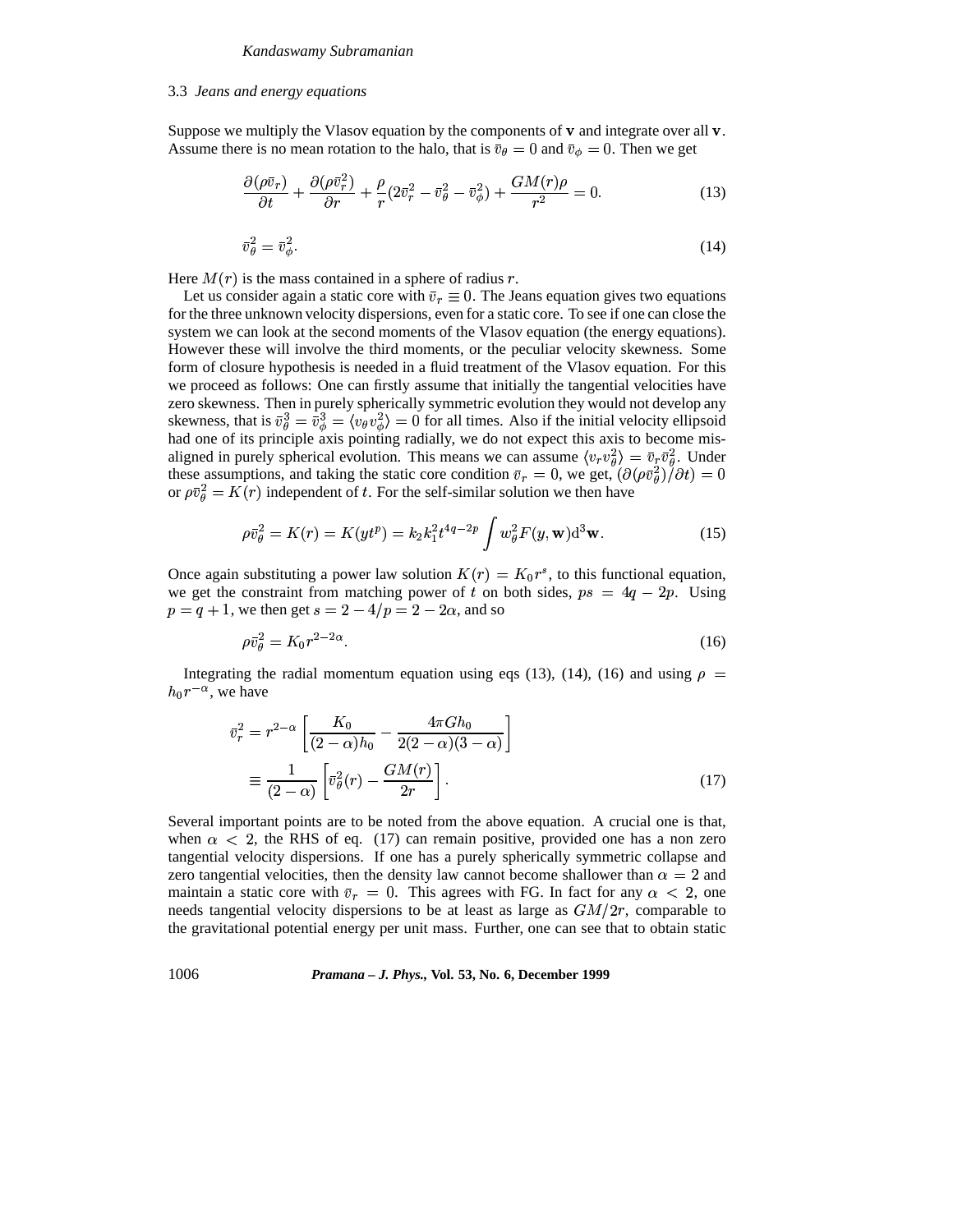cores with  $\alpha < 1$ , the required tangential dispersions have to be necessarily larger than the radial velocity dispersions. Also note that for  $\alpha < 2$ , all the components of velocity dispersions decrease with decreasing radius, as suggested by the simple scaling arguments of the previous section.

Note that for a static core  $\bar{v}_r^2$  should also be independent of t. However the energy uation for  $\partial(\rho \bar{v}_r^2)/\partial t$ , shows that a time independent radial velocity dispersion, can only Note that for a static core  $\bar{v}_r^2$  should also be independent of t. However the energy equation for  $\partial(\rho \bar{v}_r^2)/\partial t$ , shows that a time independent radial velocity dispersion, can only obtain if the radial velocity skewness  $\langle (v_r - \bar{v}_r)^3 \rangle$  is also zero. In the core regions where large amounts of shell crossing has occurred, one can assume that a quasi 'equilibrium' state obtains, whereby all odd moments of the distribution function, over  $(\mathbf{v} - \bar{\mathbf{v}})$ , may be neglected. Such a treatment will correspond to considering a fluid like limit to the Vlasov equation.

However, the radial skewness will become important near the radius, where infalling matter meets the outermost re-expanding shell of matter. This region will appear like a shock front in the fluid limit. A possible treatment of the full problem in the fluid approach to the Vlasov equation then suggests itself. This is to take the radial skewness to be zero both inside and outside a 'shock or caustic' radius, whose location is to be determined as an eigenvalue, so as to match the inner core solution that we determine in this section with an outer spherical infall solution. One has to also match various quantities across this 'shock', using jump conditions, derived from the equations themselves. To do this requires numerical solution of the self consistent set of moment equations, to the scaled Vlasov equation. The details of such a treatment are given in our paper [6]. Here we summarise a few of the results.

# **4. Numerical solution of the moment equations**

We write the scaled Vlasov equation in spherical co-ordinates and take moments. We we write the scaled viasov equation in spherical co-ordinates and take moments. We<br>define  $V = \bar{w}_r$ ,  $\Pi = \langle (w_r - \bar{w}_r)^2 \rangle$  and  $\Sigma = \bar{w}_\theta^2 = \bar{w}_\phi^2$ . We also set the tangential velocity skewness to zero. As explained above, we take the radial skewness to be zero both inside and outside a 'shock or caustic' radius. The shock location, say  $y = y_s$ , is determined as an eigenvalue, to the complete problem, of matching the inner core-solution to an outer spherical infall solution, and by requiring the solutions to satisfy the inner boundary conditions

$$
V = M = 0, \qquad y = 0. \tag{18}
$$

We match the solutions across  $y = y_s$  by specifying the jump conditions at  $y = y_s$ , derived from the moment equations.

Note that both radial and tangential velocity dispersions are likely to be generated during the inhomogeneous collapse to form the halo. So it is natural to take the initial, precollapse, velocity dispersions to be small. Radial velocity dispersions will be automatically generated, even if initially zero, when spherically collapsing shells start to cross expanding shells; that is where the radial skewness is important. On the other hand, in any spherically symmetric system, tangential velocities have to be necessarily introduced in an ad-hoc fashion. Since all the components of the velocity dispersion are expected to be generated together, the shock gives a natural location to introduce a tangential velocity dispersion. We have done this in most of the numerical examples. The solutions are therefore also described by a parameter  $\Sigma(y_s) = \Sigma_2$ . We discuss below a few typical examples of our numerical integration.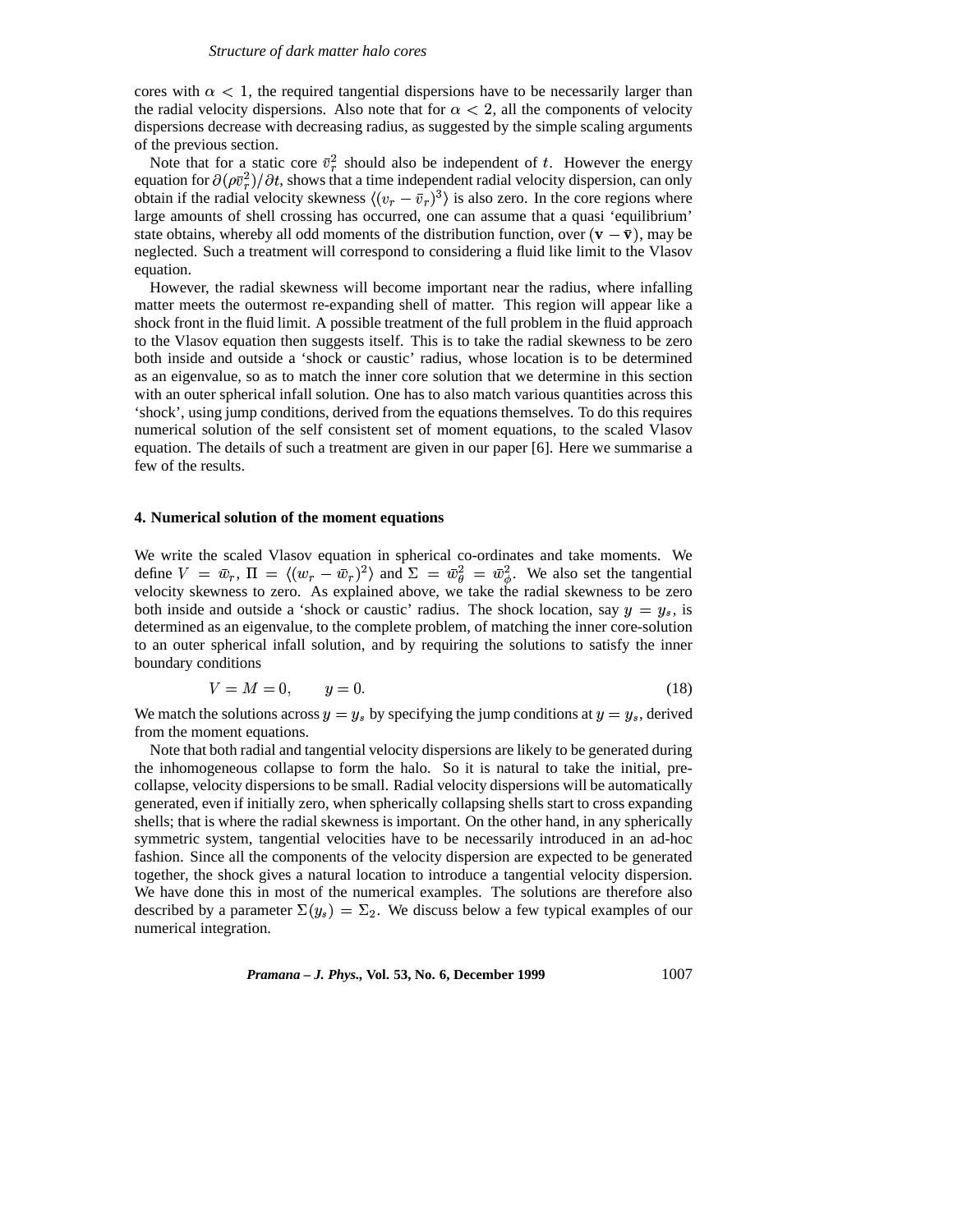#### 4.1 Collapse onto an excess point mass,  $\epsilon = 1$

First consider the self-similar spherical infall onto a point mass, by adopting  $\epsilon = 1$  and  $\Sigma_2 = 0$ . This problem was solved by B85 and FG by examining the self similar particle trajectory, and allows us to 'benchmark' the fluid approach. We find the eigenvalue  $y_s = 0.4628$  for the above parameters. B85 solving the problem by looking at particle trajectories got the location of the outermost caustic as  $y_s = 0.364$ . This difference between our work and B85 could be because we have replaced a smooth transition region for the collisionless fluid, where velocity skewness is important, by a discontinuous shock. B85 found that the scaled density could be fitted asymptotically by a form  $\psi(y) \approx 2.79y^{-9/4}$ when they adopted a minimum  $y = y_m \sim 0.02$  for the particle trajectory. We can integrate our equations and get converged solutions satisfying the boundary conditions upto  $y_m \sim 2 \times 10^{-4}$ . We find that  $\psi(y) = \tilde{\psi}y^{-9/4} \approx 3.1y^{-9/4}$  at  $y_m$ , while at  $y \sim 2 \times 10^{-2}$ we find  $\tilde{\psi} \approx 2.5$ . These numbers bracket the asymptotic value of  $\tilde{\psi} \sim 2.79$  obtained in B85. So there is fairly good agreement between our work and B85, given the differences in the value of  $y_m$  and the very different approaches.

# 4.2  $\epsilon$  < 2/3 and the importance of tangential dispersions

We also consider solutions for initial density profiles, with  $\bar{\delta}(r, t_i)$  shallower than  $r^{-2}$ , or  $\epsilon$  < 2/3. In this case, if the collapse were purely radial, FG showed that the final density profile approaches a  $1/r^2$  form. We find, as expected, that the nature of the solutions, depends on the ratio of tangential to radial velocity dispersions.

In figure 2, we show the solution for the case  $\epsilon = 0.4$ ,  $\tilde{\Sigma}_2 = \Sigma_2 y_s^{2-\alpha} = 0.94$ . For this solution, the value of  $y_s = 0.4955$ . We show both  $\log(\Pi(y))$  (solid line) and  $\log(\Sigma(y))$ (dashed line) in the same plot, so that they can be easily compared. From figure 2, one sees that tangential velocity dispersions for this solution is everywhere larger than the radial dispersions, by a factor  $\sim 1.3$ . ( $(\Sigma/\Pi)^{1/2} \sim 1.3$ ). For  $\epsilon = 0.4$ , and a static core, we expect the scaled density to have the asymptotic behaviour  $\psi(y) \propto y^{-\alpha}$ , with  $\alpha = 18/11$ . This is plotted as a dashed line in the  $\psi - y$  plot of figure 2. We see from comparing the solid and dashed lines, in this plot, that the density indeed has such an asymptotic behaviour. Also the velocity dispersions and rotation velocities increase with increasing radius, as the analytic theory of  $\S$  3 predicts. This case illustrates that it is possible to obtain solutions for  $\epsilon < 2/3$ , which have  $\alpha = 9\epsilon/(1 + 3\epsilon) < 2$ , provided the tangential velocity dispersions are large enough.

To illustrate the effect of decreasing tangential velocity dispersions, we show in figure 3, the properties of a solution with  $\epsilon = 0.4$ , but a smaller  $\Sigma_2 = 0.65$ . The location of the shock is at  $y_s = 0.3797$ . The core regions are nearly static but not completely so. For this case the radial velocity dispersions are everywhere larger than the tangential dispersions, by a factor  $\sim 1.15$  as  $y \to 0$ . One sees a large difference between this solution (figure 3) and the one obtained for larger tangential velocity dispersion (figure 2). First we see that when radial dispersion dominates, the density profile is closer to the  $\psi \propto y^{-2}$ form (dashed-dotted line) than the  $\psi \propto y^{-\alpha}$  form (dashed line), although neither provides a good fit. Second the velocity dispersions are reasonably constant with radius as  $y \rightarrow 0$  limit, instead of increasing with increasing radius. We have also looked at solutions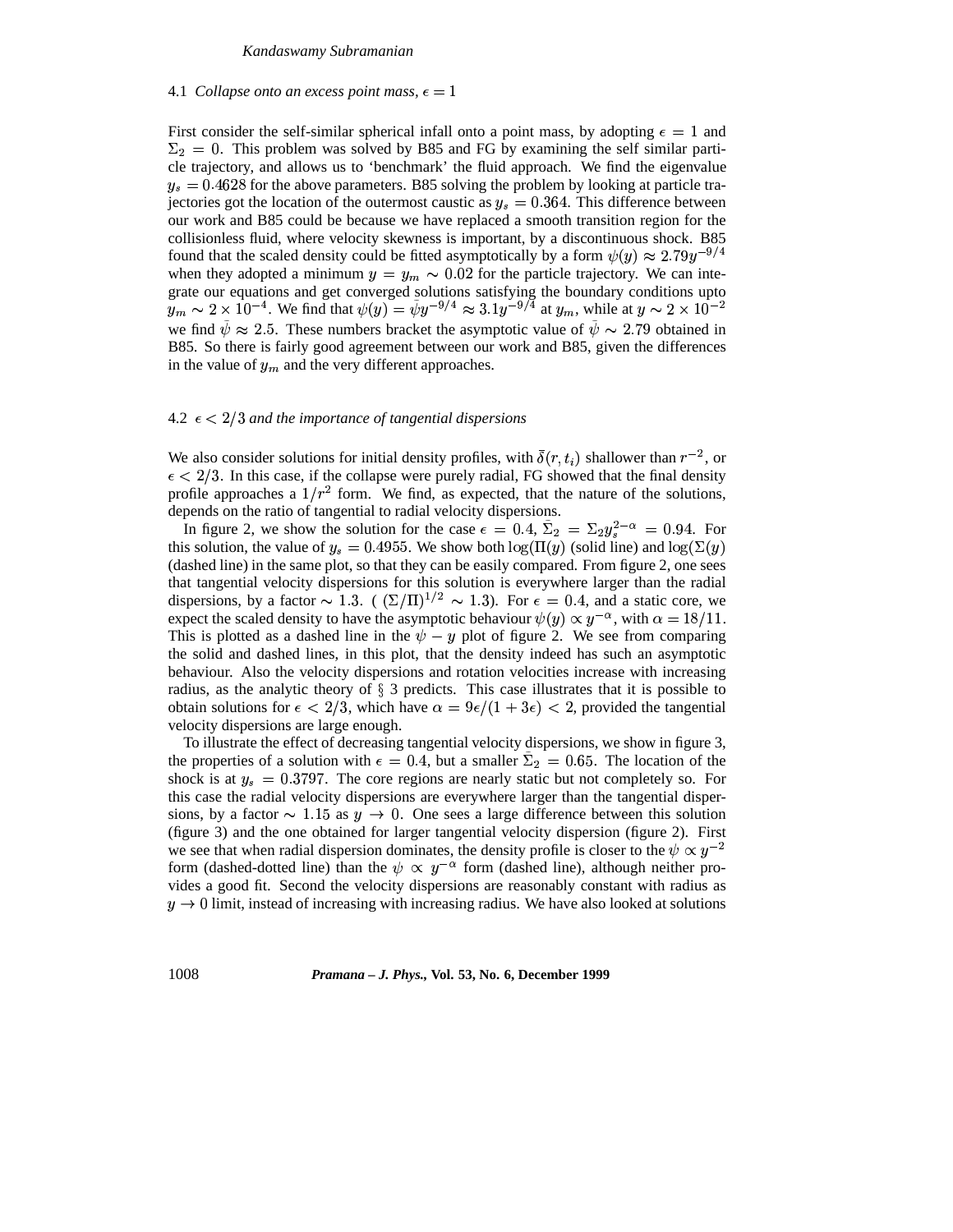

**Figure 2.** Self similar collapse solution for  $\epsilon = 0.4$ ,  $\tilde{\Sigma}_2 = 0.94$ . The velocity V, scaled density  $\psi$  (solid line in the upper right plot), radial velocity dispersion  $\Pi$  (solid line in the lower left plot), tangential velocity dispersion  $\Sigma$  (dashed line in the lower left plot) and circular velocity squared  $U^2$  are plotted against the scaled radius y. The pre shock spherical infall solution is also shown. In the  $\psi$ - $y$  plot we also show for comparison the density laws  $\psi \propto r^{-\alpha}$  (dashed line) with  $\alpha = 9\epsilon/(1+3\epsilon)$  and  $\psi \propto r^{-2}$  (dashed -dotted line).

with smaller values of  $\epsilon$ , and also examples where the tangential velocity dispersions are introduced at the turn around radius  $(y = 1)$  rather than at the shock. These examples show very similar behaviour to the solutions discussed above (figures 2 and 3).

Our numerical solutions show the importance of tangential velocity dispersions, in deciding whether the self similar solution, with  $\epsilon < 2/3$  retains a memory of the initial profile or whether the density profile tends to a universal  $1/r^2$  form. For a large enough  $\Sigma/\Pi > 1$ , the core density profile is indeed close to the form  $\rho \propto r^{-\alpha}$ , with  $\alpha = 9\epsilon/(1+3\epsilon)$ . For  $\Sigma/\Pi \sim 1$ , some memory of the initial density profile is always retained. The core density profile is curved, steeper than  $\rho \propto r^{-\alpha}$  form expected for static cores, but shallower than  $1/r^2$ . When  $\Sigma/\Pi \ll 1$ , the density profile goes over to the  $1/r^2$  form derived by FG. Also for  $\epsilon < 1/6$ , one must necessarily have a tangential dispersion much larger than radial dispersion to get a static core region, with  $\alpha < 1$ . These differences from the static core results, arise because the boundary condition adopted in the numerical solution, correctly assumes only  $\bar{v}_r(0) = 0$  at the origin, and not  $\bar{v}_r(r) = 0$  for a range of radii near the origin (as would be required for a static core).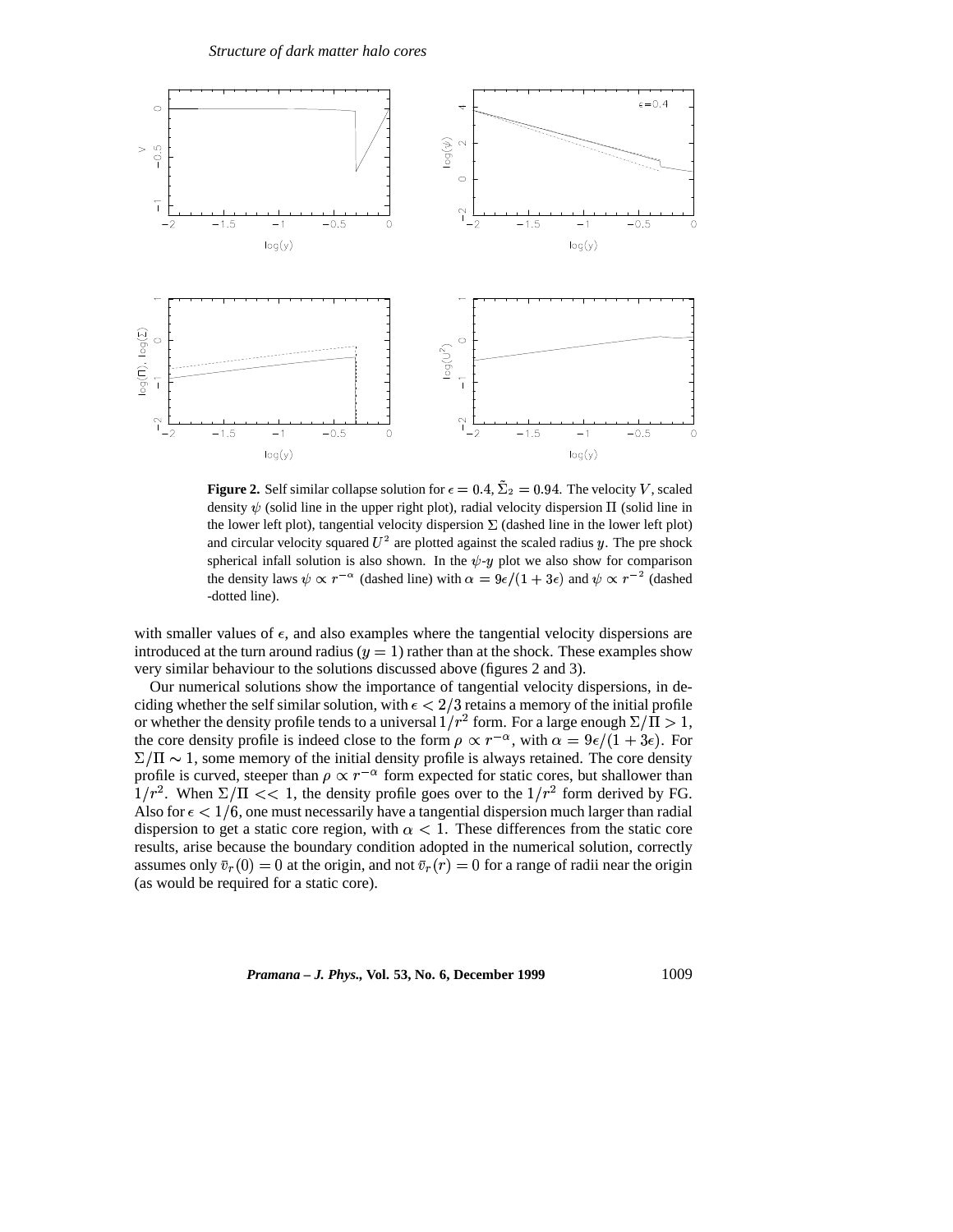

**Figure 3.** Self similar collapse solution for  $\epsilon = 0.4$ ,  $\tilde{\Sigma}_2 = 0.65$ . The various quantities shown are same as in figure 2.

### **5. Discussion and conclusions**

We have considered here the structure of the cores of dark halos in hierarchical clustering theories of galaxy formation. In such theories, it is very likely that cores of dark matter halos harbor undigested earlier generation material. Their density structure, in physical as well as phase space, will reflect the times and the cosmological densities when the core material was gathered.

In a flat universe with a power spectrum  $P(k) \propto k^n$ , a consequence of undigested cores, could be a cuspy core density profile,  $\rho(r) \propto r^{-\alpha_n}$ , with  $\alpha_n = (9 + 3n)/(5 + n)$ . Or a velocity dispersion profile, which rises with increasing radius. In order to explore how and infact whether, this form will be realized dynamically, we focus on a simple tractable model: the spherical, self-similar collapse of dark matter density perturbations, in a flat universe. We have developed a novel fluid approach to study this problem.

Our results illustrate the general features which are likely to be important in determining the structure of halo cores. If newly collapsing material is constrained to mostly contribute to the density at larger and larger radii, then memory of initial conditions can be retained. The spherical self-similar collapse solutions, with  $\alpha > 2$ , or the solution with  $\alpha < 2$ but a large enough tangential dispersion, illustrate this possibility. In the more general case, when newly collapsing material is able to occupy similar regions as the matter which collapsed earlier, the core density profile will only partially reflect a memory of the initial

Pramana - J. Phys., Vol. 53, No. 6, December 1999

1010